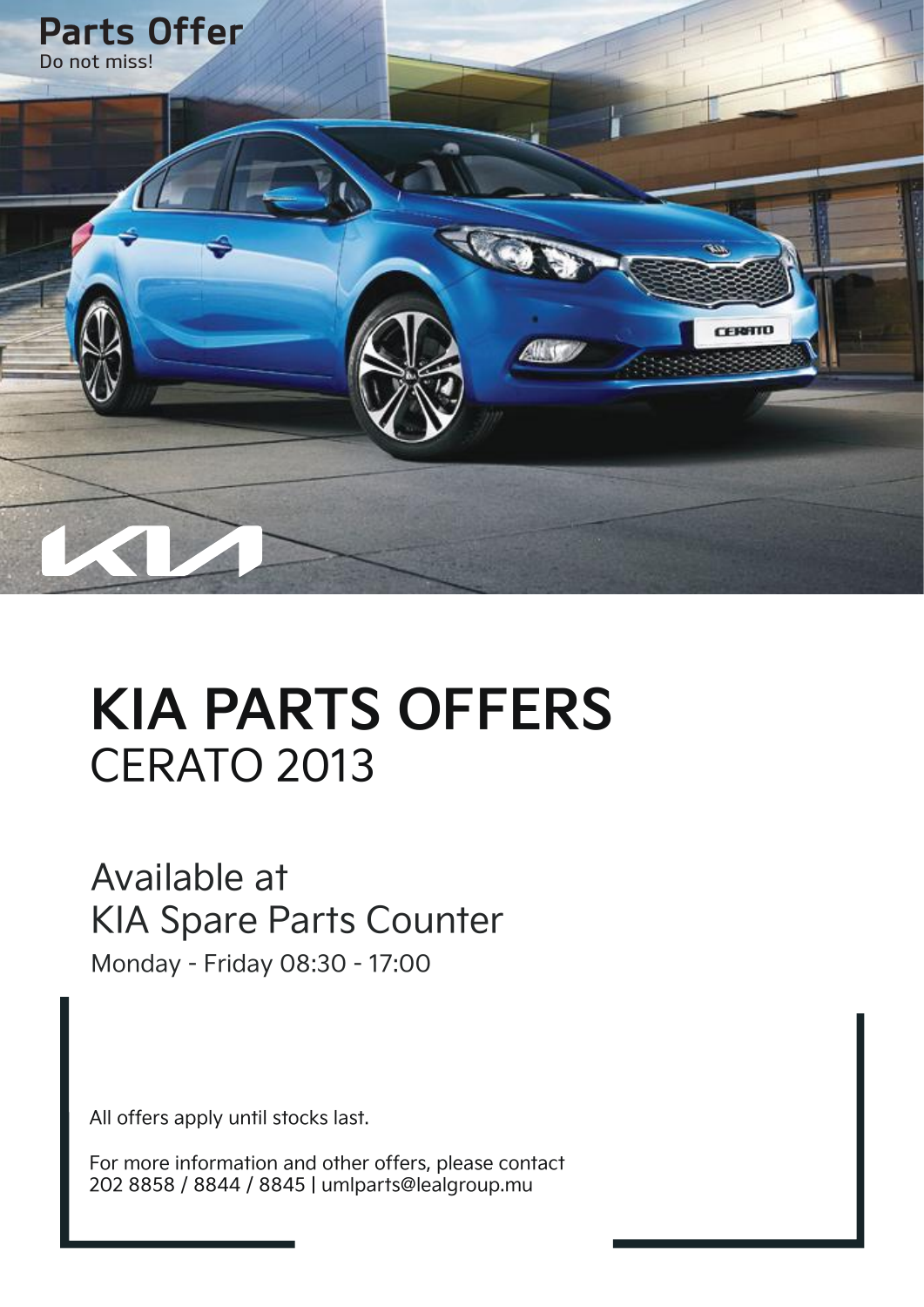| Part No.     | <b>Part Description</b>             | Qty            | Normal<br>Price  | <b>Discounted</b><br>Price |
|--------------|-------------------------------------|----------------|------------------|----------------------------|
| OBF7068865ED | <b>FASTENER</b>                     | 8              | <del>24</del>    | 12                         |
| 1433108090   | <b>BUSH</b>                         | 10             | ╬                | 6                          |
| 1864505009L  | <b>BULB</b>                         | 1              | ≯ਤੋ              | 28                         |
| 1879001115   | LP MINI FUSE 7.5A                   | $9\,$          | ₩                | 9                          |
| 232002B020   | <b>FLYWHEEL ASSY</b>                | $\overline{2}$ | क्तिस्र          | 5,186                      |
| 254851J000   | <b>CONNECTOR</b>                    | 1              | \$26             | 313                        |
| 254861P100   | <b>HOLDER CLIP</b>                  | 9              | ≄⊖               | 20                         |
| 261202B000   | COVER ASSY OIL PUMP                 | 1              | ≫िद              | 261                        |
| 4141722652   | <b>BOOT RELEASE FORK</b>            | 1              | १८९              | 38                         |
| 4143023200   | <b>RELEASE FORK ASSY</b>            | 1              | ≫∜€              | 470                        |
| 4147132000   | CLUTCH RELEASE LEVER FULCRUM        | 5              | ≄ <del>9</del> ≢ | 249                        |
| 426203B620   | SPEED SENSOR ASSY                   | $\overline{2}$ | 5,045            | 3,022                      |
| 4270026500   | <b>SWITCH INHIBITOR</b>             | 1              | 3,364            | 673                        |
| 4339426210   | RING-SYNCHRONIZER (3RD)             | 1              | 2,960            | 1,480                      |
| 452833B810   | GASKET VALVE BODY COVER             | 1              | ₩                | 342                        |
| 452853B010   | <b>GASKET OIL LEVEL PLUG</b>        | 10             | <del>≫র</del>    | 48                         |
| 458213B200   | <b>CASE DIFFERENTIAL</b>            | 1              | 3,784            | 1,892                      |
| 458243B000   | <b>CAP SEALING</b>                  | $\overline{2}$ | ≯¥\$             | 75                         |
| 458293B200   | BEARING TRANSFER DRIVEN GEAR        | $\overline{2}$ | 2,268            | 1,134                      |
| 458343B000   | SPACER SET DIFFERENTIAL GEAR        | $\overline{2}$ | 466              | 233                        |
| 458383B000   | O-RING                              | 10             | ≄€               | 23                         |
| 46790A5100   | ATM CABLE ASSY                      | 1              | 3,955            | 791                        |
| 495513SOOO   | <b>CASTLE NUT</b>                   | $\overline{2}$ | <del>≱⊀</del>    | 51                         |
| 495973X0A0   | DAMPER KIT FR AXLE DYNAMIC RH       | 1              | स्ट्रस्          | 351                        |
| 51715A7100   | <b>FRONT AXLE KNUCKLE LH</b>        | 1              | 7330             | 3,665                      |
| 527103X100   | WHEEL HUB ASSY RR                   | 1              | 8,236            | 1,647                      |
| 54623A5000   | <b>PAD SPRING UPR FR</b>            | $\overline{2}$ | क्ष्ट्र          | 176                        |
| 54633A7000   | PAD SPRING LWR FR                   | 1              | ≄6≭              | 92                         |
| 55100A7051   | <b>TORSION AXLE COMPLETE (DRUM)</b> | 1              | 39,868           | 19,934                     |
| 551171M000   | <b>FLANGE BOLT</b>                  | 5              | ₩                | 40                         |
| 55117A7000   | <b>BOLT</b>                         | 5              | <del>≥∕€</del>   | 285                        |
| 553313X000   | REAR SPRING PAD UPR                 | 1              | <del>663</del>   | 331                        |
| 553321R000   | <b>REAR SPRING PAD LWR</b>          | 1              | <del>⊉≵</del>    | 114                        |
| 56190A7080   | <b>EXTENSION WIRE</b>               | 1              | ‡हुड़ी           | 845                        |

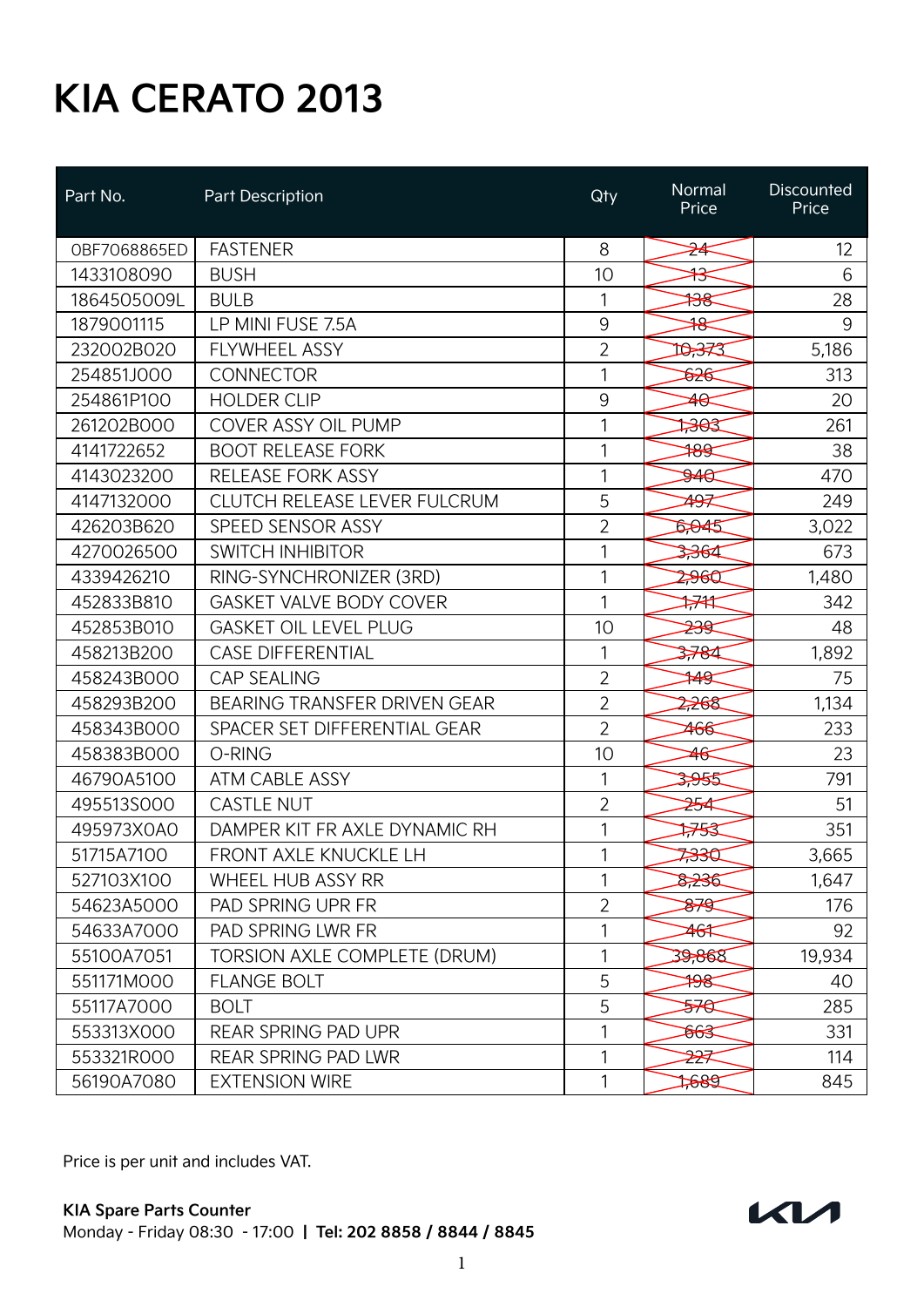| Part No.      | Part Description                 | Qty            | Normal<br>Price | Discounted<br>Price |
|---------------|----------------------------------|----------------|-----------------|---------------------|
| 563152W000FFF | WASHER (0.3MM)                   | $\overline{4}$ | <del>೫⊀</del>   | 18                  |
| 563162W000FFF | WASHER (0.5MM)                   | 4              | <del>⊅≼</del>   | 17                  |
| 59910A7000    | SENSOR WHEEL ASSY ABS RR LH      | 1              | ≫ुख             | 478                 |
| 59910A7200    | SENSOR ABS RR WHEEL LH ASSY      | $\overline{2}$ | 2,333           | 2,167               |
| 59930A7000    | SENSOR WHEEL ASSY ABS RR RH      | 1              | 2,343           | 1,657               |
| 59930A7200    | SENSOR ABS WHEEL ASSY RR RH      | 1              | 2,616           | 523                 |
| 624521R000    | <b>CROSSMEMBER MTG BOLT</b>      | 4              | <del>≱⁄s</del>  | 137                 |
| 71503A7C50    | PANEL QUARTER OTR ASSY LH        | 1              | 23,21T          | 4,644               |
| 71570A7000    | COMB LAMP PANEL ASSY RR HSG LH   | 1              | 2567            | 1,254               |
| 79490A7000    | CHECKER ASSY REAR DOOR RH        | 1              | ₩               | 408                 |
| 79770A5000    | HINGE TAIL GATE ASSY             | 1              | $\cancel{+}$    | 83                  |
| 79780A5000    | HINGE TAIL GATE ASSY RH          | 1              | ≄¥              | 83                  |
| 8127522900    | TRUNK LID RELEASE KNOB           | 1              | ₩               | 82                  |
| 816131R000    | <b>SUNROOF GLASS-W/STRIP</b>     | 1              | 3,097           | 1,548               |
| 817043X000    | <b>TRIM CLIP</b>                 | $\overline{2}$ | 44              | 9                   |
| 81996A7000    | <b>KEY INSERT</b>                | 1              | ≄₩              | 209                 |
| 82210A7000    | W/STRIP BELT ASSY FR DR O/S LH   | 1              | ≫94             | 279                 |
| 82280A7000    | COVER ASSY-FR DR FRAME INR RH    | 3              | क्ह             | 19                  |
| 82401A7000    | FRONT DR MODULE PANEL ASSY DR LH | 1              | 27433           | 1,887               |
| 82460A7000    | MOTOR ASSY FRONT POWER WDW RH    | 1              | 5,786           | 3,393               |
| 82665A7000    | BASE ASSY FR DR O/S HANDLE RH    | 1              | <del>⊅⊰</del>   | 678                 |
| 8319138000    | PLUG-HOLE                        | $\overline{2}$ | <del>≾≼</del>   | 11                  |
| 83210A7000    | W/STRIP BELT O/S ASSY RR DR LH   | 1              | 2543            | 509                 |
| 83220A7000    | BELT W/STRIP ASSY RR DR O/S RH   | 1              | 2729            | 1,365               |
| 83220A7510    | W/STRIP BELT O/S ASSY RR DR RH   | 1              | 2,830           | 566                 |
| 83283A7000    | DR FRAME RR CORNER COVER RR RH   | 3              | <del>Ŋ€</del>   | 18                  |
| 83392A7000    | SEAL-RR DR TRIM RH               | $\overline{2}$ | क्रिस           | 125                 |
| 83401A7010    | REGULATOR ASSY RR DR WDO LH      | 1              | 14,045          | 2,803               |
| 83402A7010    | REGULATOR WDO ASSY RR DR RH      | 3              | 11,877          | 5,939               |
| 83410A7510    | <b>GLASS ASSY RR DR LH</b>       | 1              | <b>A140</b>     | 828                 |
| 834122B000    | <b>GRIP GLASS ASSY RR DR</b>     | 4              | ₩               | 27                  |
| 83417A7510    | <b>GLASS FIXED RR DR LH</b>      | 1              | ≫स्द            | 311                 |
| 83420A7510    | <b>GLASS ASSY RR DR RH</b>       | 1              | <b>4740</b>     | 828                 |
| 83427A7510    | <b>GLASS FIXED RR DR RH</b>      | 1              | ≫स्द            | 311                 |

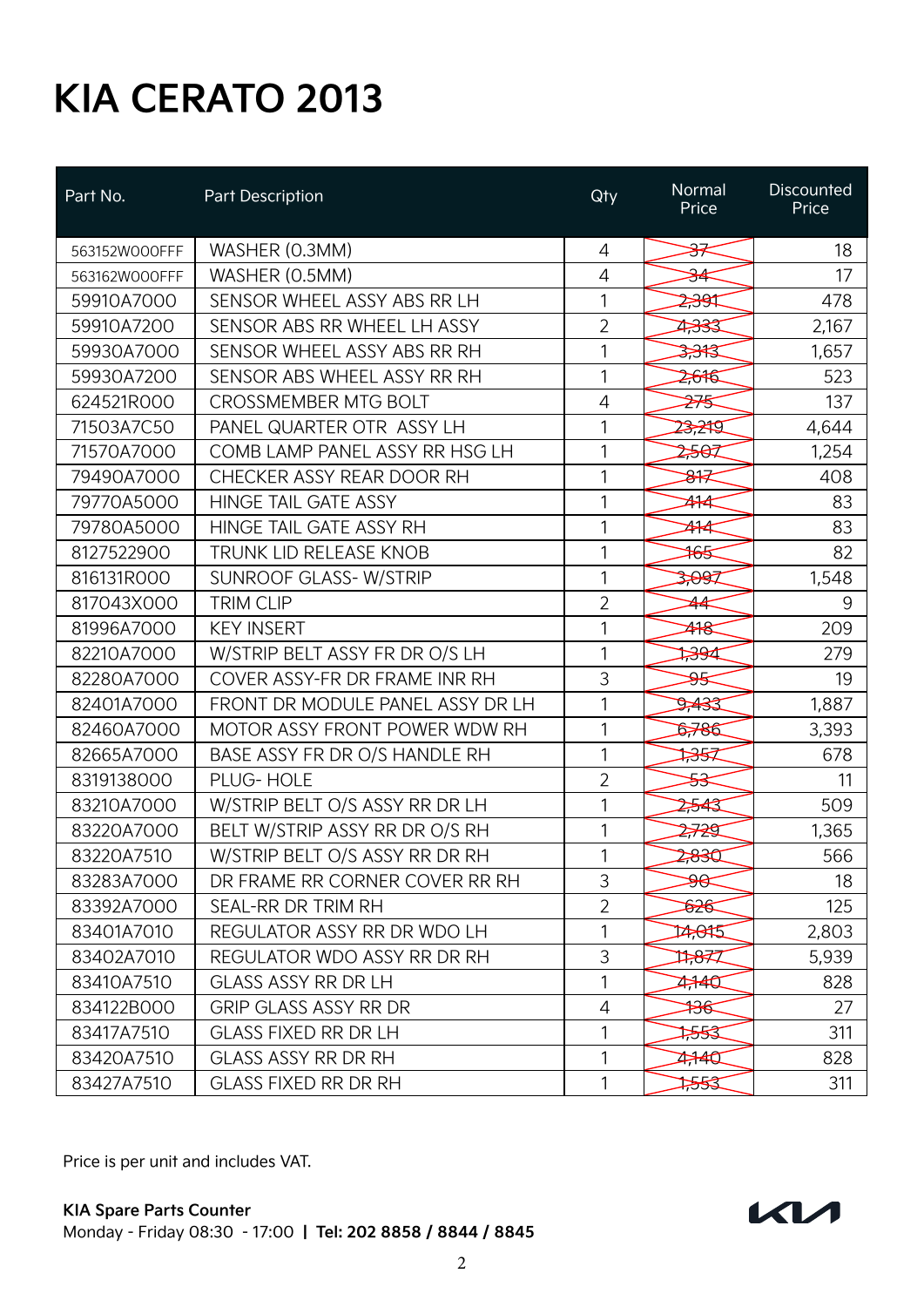| Part No.      | Part Description                     | Qty            | Normal<br>Price   | Discounted<br>Price |
|---------------|--------------------------------------|----------------|-------------------|---------------------|
| 83520A7000    | CHANNEL ASSY-REAR DR DIVISIO         | 1              | 2,124             | 424                 |
| 83531A7000    | WDO GLASS RUN ASSY - RR DR LH        | 1              | 5,445             | 1,089               |
| 8413225000    | <b>DRAIN PLUG</b>                    | 1              | ₩                 | 31                  |
| 84176A7010    | ROOF PAD                             | 3              | <del>೫</del>      | 416                 |
| 84720A7900WK  | PANEL ASSY-CRASH PAD MAIN            | 1              | 11,568            | 5,784               |
| 852353X000ED  | <b>SUNVISOR RETAINER</b>             | $\overline{2}$ | <del>303</del>    | 152                 |
| 85820A7000WK  | TRIM PILLAR ASSY FR RH               | 1              | 1596              | 319                 |
| 85895A7000WK  | TRIM ASSY RR WHEEL HOUSE RH          | 1              | ≫≹                | 765                 |
| 86350A7510    | <b>GRILLE RADIATOR ASSY</b>          | 1              | <b>DSSA</b>       | 3,186               |
| 86392A7500    | BLACK TAPE FRAME UPR RR DR RH        | 1              | <del>≲ئ</del>     | 50                  |
| 86519A7010    | MLDG LICENSE PLATE FR BPR            | 1              | <del>403</del>    | 81                  |
| 86563A7020    | <b>GRILLE BUMPER SIDE FR LH</b>      | $\overline{2}$ | <del>⊅≵</del>     | 255                 |
| 86564A7020    | <b>GRILLE BUMPER SIDE FR RH</b>      | 1              | ≵¥                | 255                 |
| 86590A7000    | LIP ASSY FR BPR                      | 3              | ≭ <del>⊀</del> €2 | 581                 |
| 86613A7500    | BRACKET BUMPER SIDE MT ASSY RR       | $\overline{2}$ | <del>856</del>    | 131                 |
| 86614A7500    | BRACKET BUMPER SIDE MT ASSY RR       | $\overline{2}$ | ৯২€               | 131                 |
| 86633A7500    | BRKT BEAM UPR MTG RR                 | $\overline{2}$ | <del>89</del>     | 14                  |
| 86634A7500    | BRKT BEAM UPR MTG RH RR              | $\overline{2}$ | ક્ક               | 14                  |
| 86652A7500    | <b>GUARD BUMPER R RH</b>             | 1              | <del>280</del>    | 76                  |
| 86688A7500    | CAP HOOK RR                          | $\overline{2}$ | ¥¥                | 39                  |
| 86821A7500    | <b>GUARD WHEEL ASSY RR LH</b>        | $\overline{2}$ | ‡≉≾               | 345                 |
| 86822A7500    | <b>GUARD WHEEL ASSY RR RH</b>        | $\overline{2}$ | ⊅≵\$              | 345                 |
| 86841A7500    | <b>GUARD MUD ASSY RR LH</b>          | $\overline{2}$ | <del>⋝∕</del>     | 115                 |
| 86842A7500    | <b>GUARD MUD ASY RR RH</b>           | $\overline{2}$ | <del>⋝∕</del> ड   | 115                 |
| 86861A7100    | REAR DEFLECTOR GUARD ASSY LH         | $\overline{2}$ | <del>≳ر</del> ح   | 51                  |
| 88460A7130KKE | SEATBACK PASSENGER COVERING FR       | 1              | 33,061            | 16,530              |
| 89160A7110K3E | <b>COVERING ASSY RR SEAT CUSHION</b> | 1              | 24,916            | 12,458              |
| 89360A7690KKE | SEAT BACK COVERING ASSY RR LH        | 1              | 13,881            | 7,940               |
| 89900A7130KKE | SEAT BACK ARMREST ASSY RR            | 1              | 15,850            | 3,170               |
| 91610A7060    | WIRING ASSY FR DR (PASS)             | 1              | 5,435             | 1,287               |
| 93790A7900WK  | <b>HAZARD SWITCH ASSY</b>            | 1              | ⊅¥⊄               | 242                 |
| 938103S700    | <b>SWITCH ASSY</b>                   | $\overline{2}$ | क≠⊄               | 337                 |
| 95400A7240    | <b>BCM &amp; RECEIVER UNIT ASSY</b>  | 1              | 12,977            | 2,595               |
| 95400A7AZ0    | <b>BCM UNIT ASSY</b>                 | 1              | 15,967            | 7,983               |